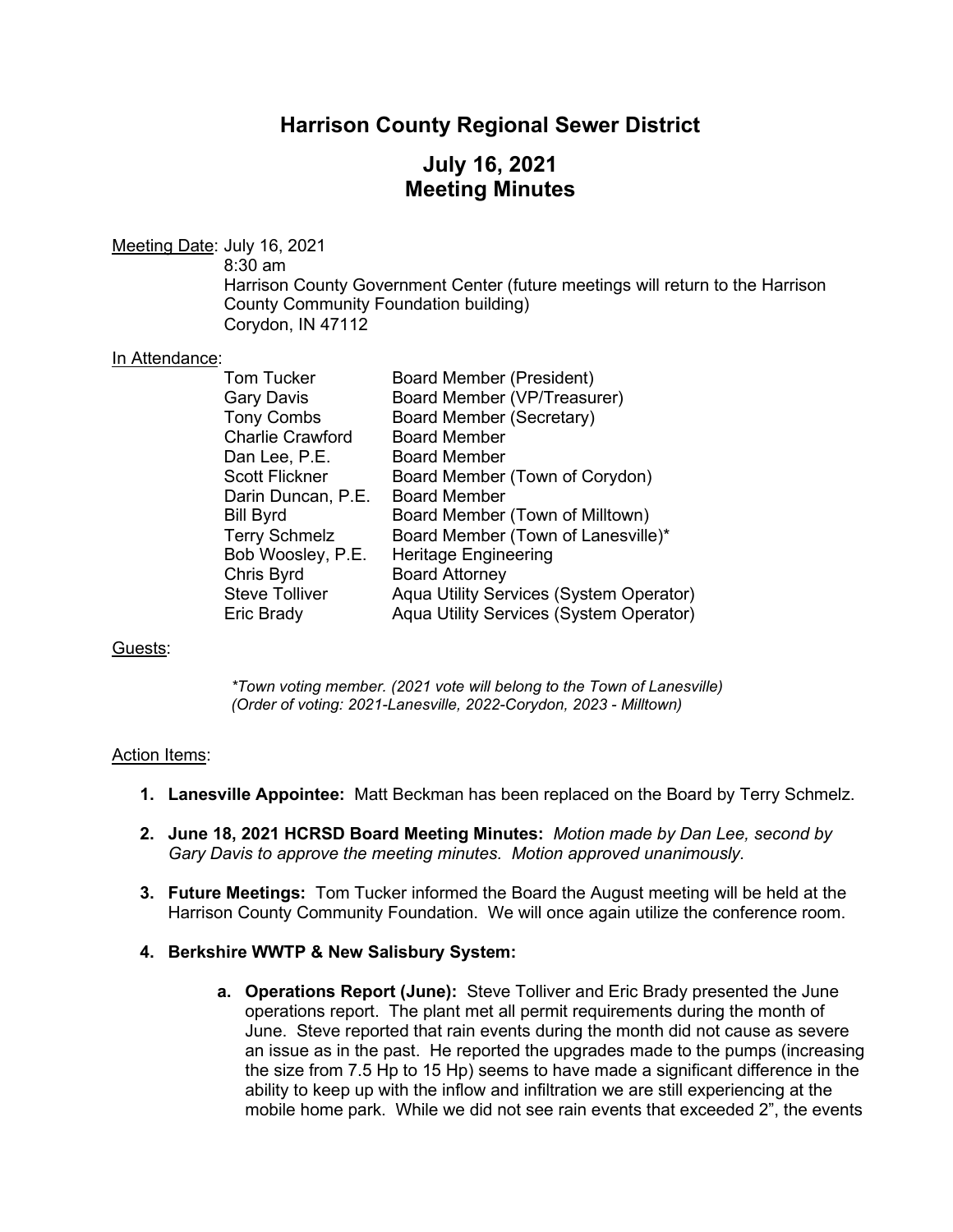HCRSD Mtg Minutes July 16, 2021 Page 2 of 3

> that we did see throughout the month were able to be adequately pumped without causing issues at the WWTP. *A motion was made by Darin Duncan, second by Dan Lee to accept the June operations report. Motion approved unanimously.*

- **b. Generator:** Steve Tolliver reported the generator is in need of major repairs. During their routine maintenance it was discovered there was antifreeze in the oil. Steve has a mechanic scheduled to investigate if the unit can be repaired or if it will need to be replaced. The unit currently is out of service.
- **c. IDEM Discharge Permit:** Bob Woosley reported the renewal application has been submitted to IDEM and is under review (permit term is 5 years). The current permit expires on 12/31/21.

## **5. Berkshire WWTP Expansion:**

- **a. State Water Infrastructure Funding (SWIF):** The Indiana Finance Authority (IFA) has informed the District that their PER submitted on the Berkshire system will automatically be considered for SWIF grant funding. The PER included three components: 1) Effluent FM Replacement Project, 2) WWTP Expansion Project, and 3) Berkshire Collection System Replacement Project. A decision on SWIF awards is expected by the middle of August of this year.
- **b. County Funding:** Tom Tucker informed the Board it is his understanding the County will not fund any improvements for the Berkshire Collection System. The County may consider funding the Effluent FM Replacement Project. The District discussed waiting until a decision on SWIF awards is made before approaching the County to fund the Effluent FM Replacement Project. The County will be receiving American Recovery Plan (ARP) funds that could potentially be utilized to fund these improvements.
- **c. Effluent FM Replacement Project:** The Board discussed proceeding with securing approval from IDEM on the Effluent FM Replacement Project. If SWIF Funds are secured they will be used to fund construction. If SWIF funds are not secured, the District will approach the County for funding of this project. It is anticipated IDEM approval will take approximately 60 days to obtain with bidding taking an additional 30 days. *A motion was made by Darin Duncan, second by Tony Combs to proceed with finalizing plans and securing IDEM approval. Motion approved unanimously.*
- **d. Mobile Home Park Collection System:** The revised agreement to be sent to SSK was discussed and it was decided to table sending anything back to them until the District receives word on the SWIF funding. *A motion was made by Tony Combs, second by Darin Duncan to table sending the revised agreement to SSK. Motion approved unanimously.*

### **6. Poplar Trace Development**

**a. Lift Station:** The fence has been installed by the developer's contractor. Steve said he is in the process of adding a lock to the gate. Scott Flickner said the Town